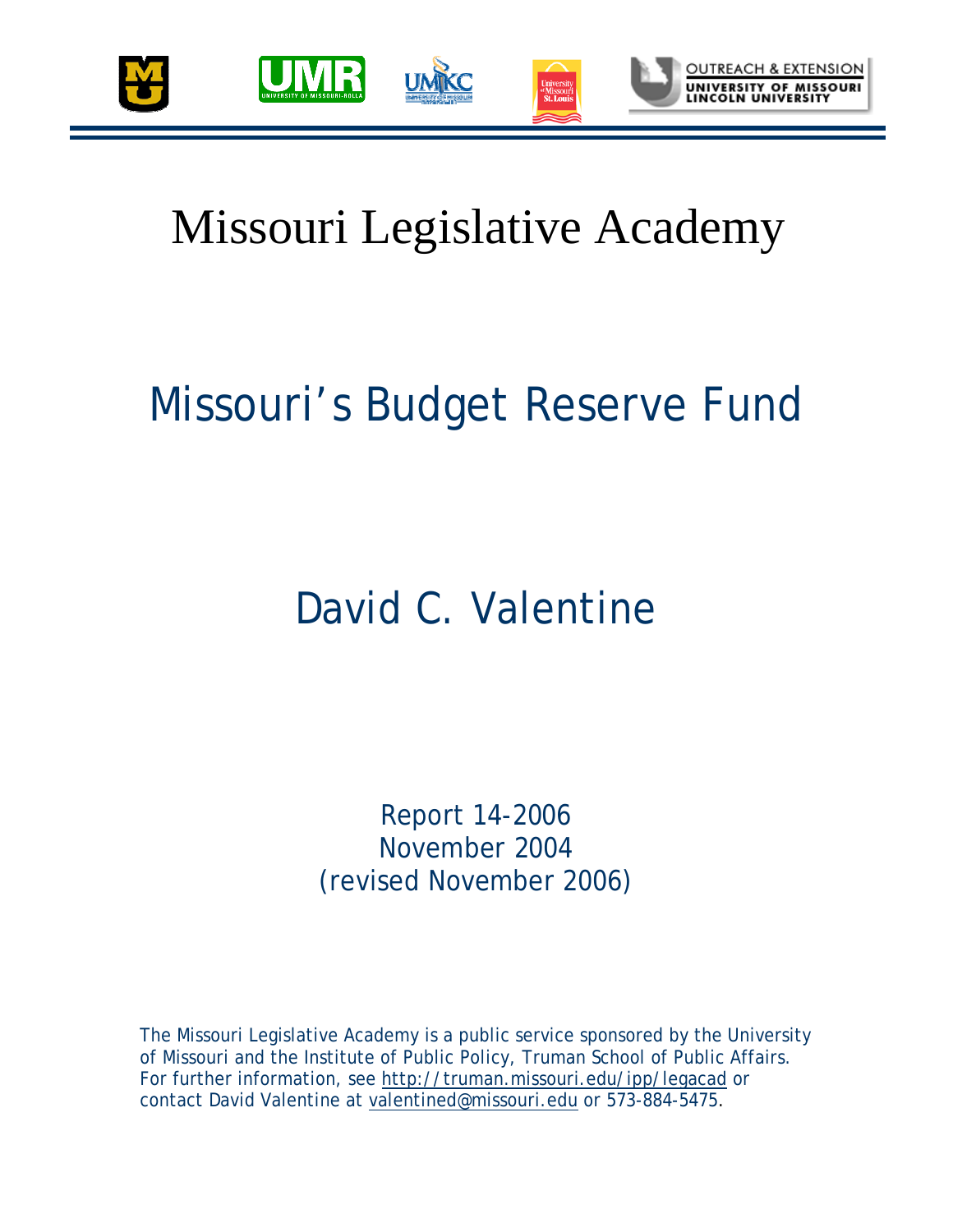



## Missouri Legislative Academy

Missouri's Budget Reserve Fund

David C. Valentine<sup>1</sup>

Report 14-2006 November 2004 (revised November 2006)

#### **Introduction**

The value of what has been called a "rainy day fund" was made obvious by several years of minimal revenue growth in the early 1980s. Without a reserve of this kind, the State had no sources of funds to help to cover shortfalls in fiscal years with less than anticipated revenues. In addition, the State did not have a way to meet uncontrollable increases in the cost of services such as Medicaid. The Budget Stabilization Fund and the Cash Operating Reserve Fund were both created in the 1980s to help the State maintain public programs in an era of fiscal stress.

### **Origins of the Budget Reserve Fund**

Missouri's Budget Reserve Fund, commonly called the Rainy Day Fund, was created by SJR 25, 1999 and sponsored by Senator Larry Rohrbach and by Representative Richard Franklin.<sup>2</sup> It was submitted to the voters at the 2000 general election and approved by 59% of those voting. As of June 30, 2006, the Fund had a balance of \$493 M.

The Budget Reserve Fund was preceded by two separate funds, both of which were created in response to the recession of the early 1980s. The first, the Budget Stabilization Fund, was created by statute in 1985 to enable the Governor to tap the Fund in those fiscal years when he had withheld appropriations due to revenue shortfalls.<sup>3</sup> The Governor could only act while the General Assembly was in session and the General Assembly could disapprove of the use of the Fund. The statutes assumed that the General Assembly would appropriate money to the Fund but there was no mechanism requiring

<sup>1</sup> <sup>1</sup> Dr. David Valentine is an Associate Research Professor at the Institute of Public Policy in the Truman School of Public Affairs, University of Missouri-Columbia. He can be reached at ValentineD@missouri.edu.

<sup>&</sup>lt;sup>2</sup> See Article IV, Section 27(a), Missouri Constitution.

<sup>&</sup>lt;sup>3</sup> Section 33.285, Revised Statutes of Missouri.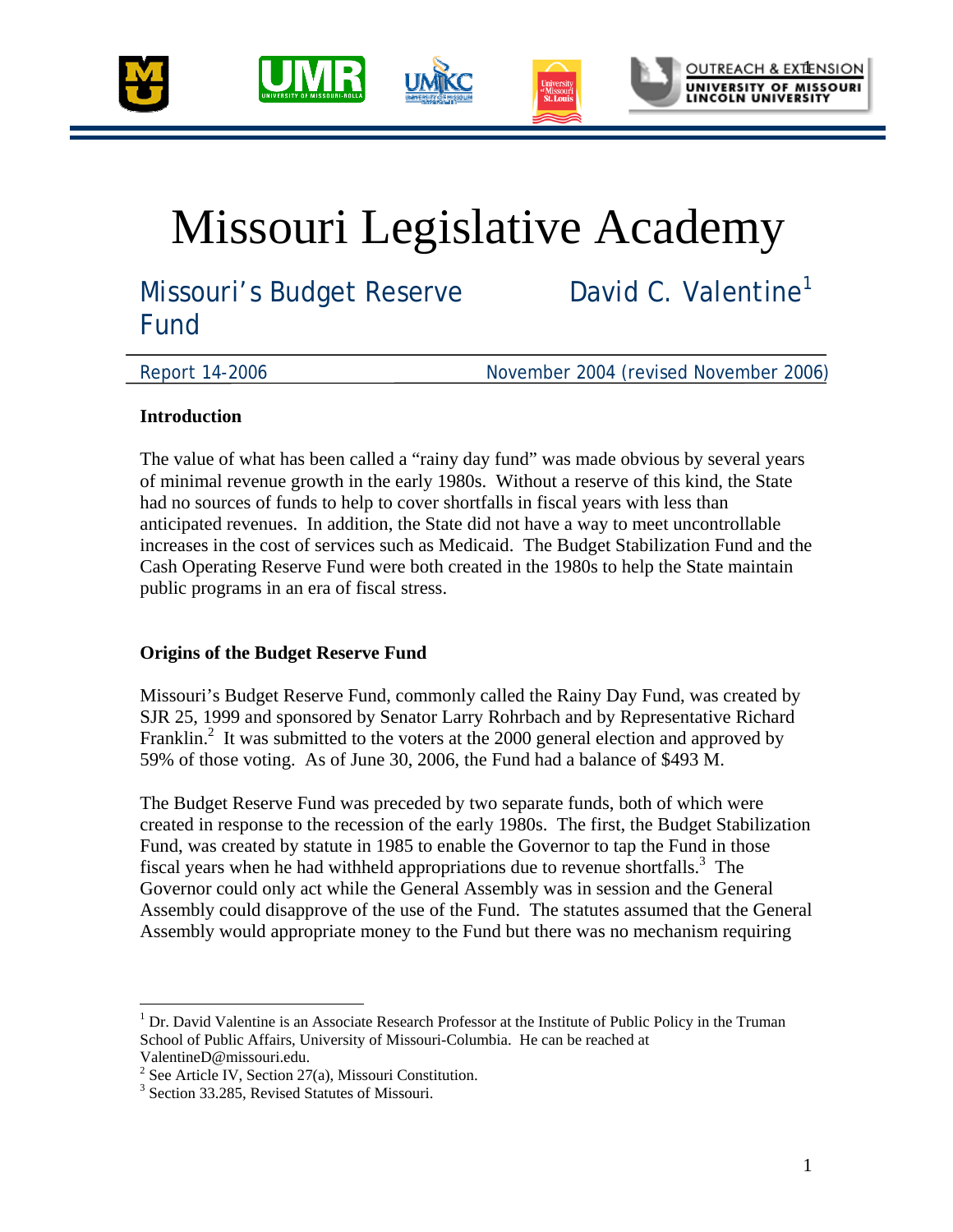repayment of funds used when there was a budget shortfall. Moneys were placed in the Fund pursuant to SB 2, enacted in 1989.<sup>4</sup> The act provided that revenues collected but not used for refunds to federal retirees would be placed in the Budget Stabilization Fund.

The second fund, the Cash Operating Reserve Fund, was created in 1986 by constitutional amendment to allow the state to meet immediate short-term financial needs. The Fund could be used without specific legislative authorization but the moneys used, plus interest, had to be repaid by May 15 of the same fiscal year in which used (July 1 - June 30). The Cash Operating Reserve Fund has proven its worth. It was used regularly for cash flow purposes and was used in 1993 to finance reconstruction following a widespread flood.

#### **Provisions and proposed use of the Budget Reserve Fund**

<u>.</u>

The revised Budget Reserve Fund combines several features drawn from the funds discussed above. Moneys are automatically transferred into the Fund in a manner similar to that used to build the Cash Operating Reserve Fund. The Fund can be used and is used regularly to make "cash operating transfers" to meet the immediate cash requirements of the state without legislative authorization. These transfers must be repaid by May  $15<sup>th</sup>$  of the fiscal year in which made, with interest, and no transfer may occur after May 15.

The Fund may also be used in the event of a disaster or to meet budget shortfalls within the current fiscal year. In both cases, the Governor must declare an emergency and the General Assembly must appropriate the money by a two-thirds vote.<sup>5</sup> All other appropriations actions require only a majority vote. Only one-half of the balance of the Fund may be appropriated in any one year and moneys must be repaid, with interest, in equal payments made during each of the three following fiscal years. Moneys to repay the Fund "stand appropriated" without any legislative action required. If the fund balance drops below 7.5% of net general revenue collections the difference shall stand appropriated to the Fund but if the fund balance exceeds 7.5% of net general revenue collections, the amount in excess is transferred to general revenue. In both FY 03 (July 1, 2002-June 30, 2003) and FY 04, money was transferred from the Budget Reserve Fund to general revenue because the fund balance exceeded 7.5% of general revenue.

The Budget Reserve Fund has not been used to meet a budget or other emergency, although Governor Holden proposed its use for both the 2002 and the 2003 fiscal years.

<sup>&</sup>lt;sup>4</sup> See Hackman v. Director, Department of Revenue, 771 S.W. 2d 77 (Mo. 1989). The case, following an earlier U.S. Supreme Court decision, held that the state had improperly taxed federal retires and ordered refunds. A special tax was subsequently enacted explicitly for to pay those refunds and revenues generated in excess of the amount required to refund the federal retiree's tax payments were placed in the Budget Stabilization Fund.

<sup>&</sup>lt;sup>5</sup> The language of the Article is ambiguous about whether the Governor must declare an emergency when there is a budget shortfall but that has been the interpretation. See Article IV, Section 27(a).5.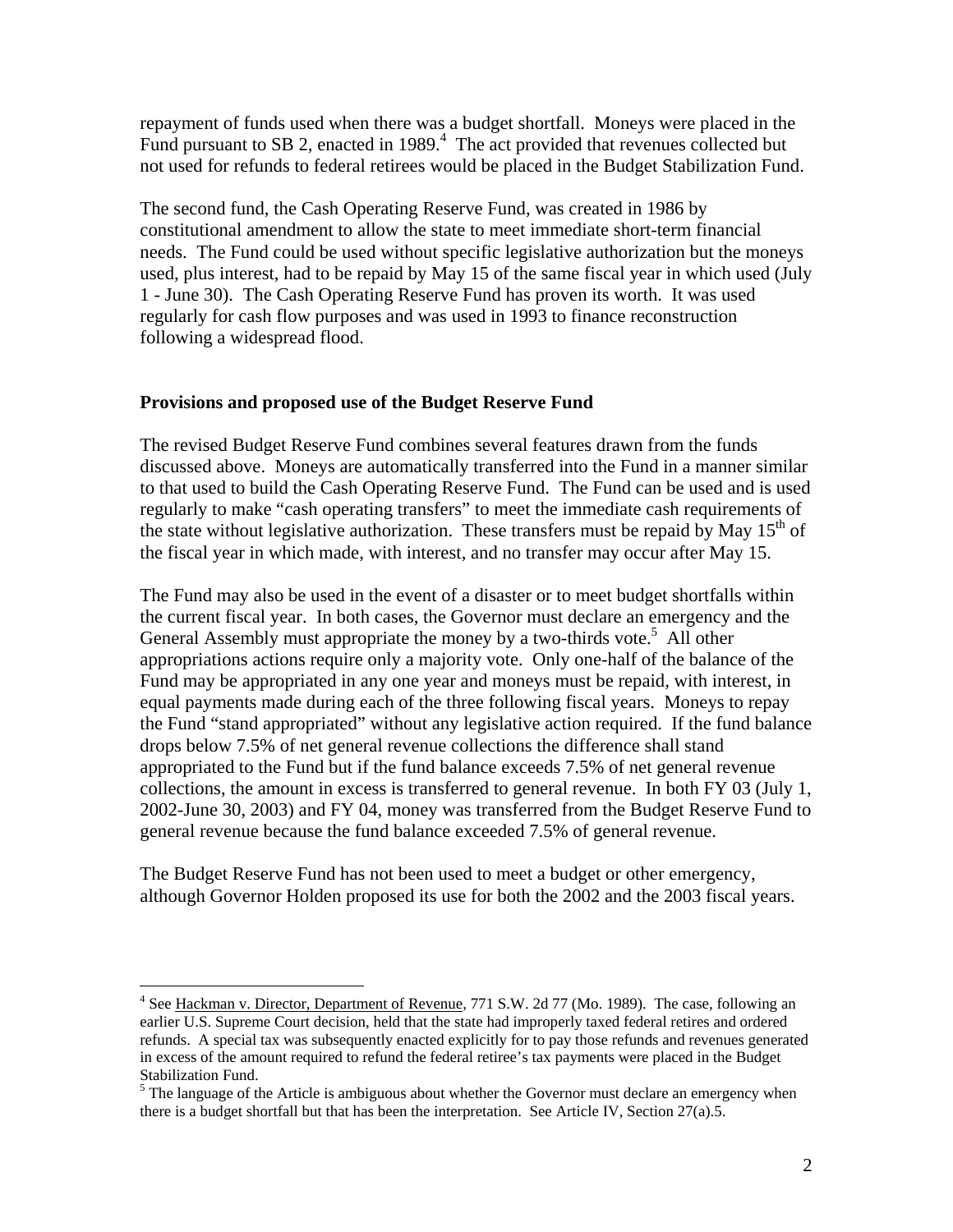He proposed using \$135 M from the Fund for FY 03 in his State of the State and subsequently proposed using \$120 M from the Fund to meet FY 02 end of year shortfalls. Neither proposal was approved by the General Assembly.<sup>6</sup>

#### **Issues in usage**

 $\overline{a}$ 

The Budget Reserve Fund is well designed to enable the State to meet transitory cash flow problems and appears well suited to enable the State to respond external emergencies such as those caused by an earthquake or flood. The two-thirds vote requirement makes it difficult, but not impossible, to reach an agreement about using the funds for these temporary revenue needs such as those created by natural disasters.

The "budget shortfall" provisions are of limited value in meeting a temporary shortfall that occurs within a single fiscal year because periods of "temporary revenue shortfalls" almost always last for several years. In the current budgetary environment, the use of the Budget Reserve Fund to meet a revenue shortfall constitutes just another "one-time" revenue source but with a cruel twist. When one-time moneys are used for on-going budgetary needs, the General Assembly must find replacement revenue in the following fiscal year, just to maintain a "steady state" budget. If the Budget Reserve Fund were used, the General Assembly would have to find money to replace the amount used, plus one-third of the principal with interest in the immediately following fiscal year. Automatic repayment to the Fund is essential if it is going to be sufficiently funded to respond to the next period of fiscal austerity but if the Fund is to be used for shortfalls, it will be necessary to devise a repayment "trigger" that is more sophisticated than simply using the beginning of the next fiscal year.

#### **For Further Reading**

Annual Fiscal Report. Missouri Senate Appropriations Committee. (Various years).

Budget Stabilization Fund, section 33.285, Revised Statutes of Missouri. This section is still on the books even though the fund has been superceded by the Budget Reserve Fund.

Cash Operating Reserve Fund, Article 27 (a) of the Missouri Constitution Article 27(a) of the Missouri Constitution as it existed before November 2000 (for the Cash Operating Reserve Fund) and as it now exists (for the Budget Reserve Fund).

 $6$  The Senate approved using the Fund to meet FY 2002 budget shortfalls but the House did not. Neither approved using the Fund to cover a portion of the FY 03 projected shortfall. The discussion about the use of the Fund was widely covered in the press during the 2002 session. See for example, Josh Flory, "Holden's budget strategy sparks partisan debate in legislature," Columbia Daily Tribune, January 26, 2002 and Bob Watson, "Rainy Day Fund argument continue after session ends," News Tribune, May 19, 2002.